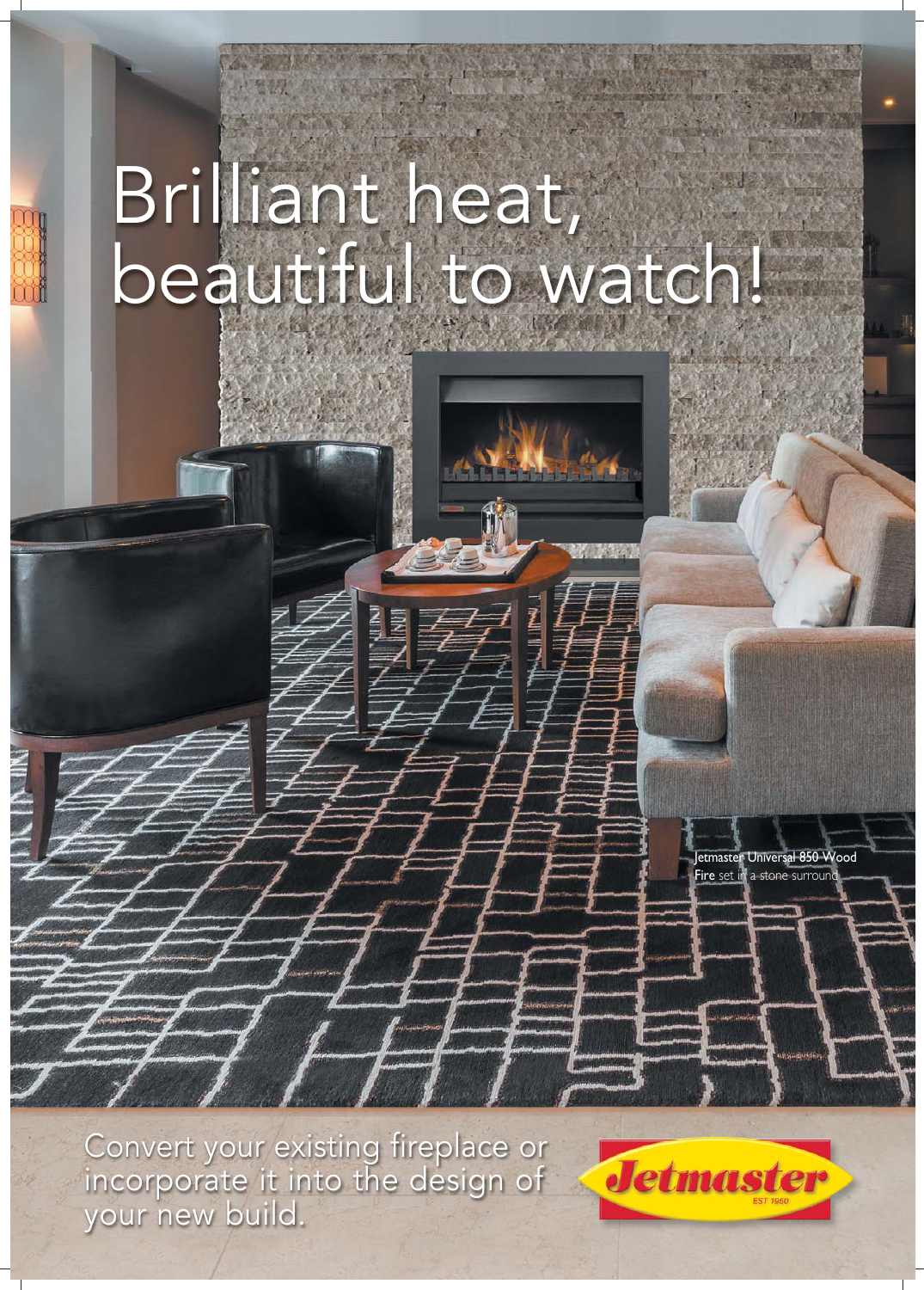## Jetmaster The beauty of Jetmaster

The Jetmaster system provides brilliant radiant heat from a super efficient fire that is designed to draw perfectly. At the same time it uses heat from the back of the fire, that would otherwise be lost, to create convected heat.

CONVERT YOUR EXISTING FIREPLACE OR INCORPORATE IT INTO THE DESIGN OF YOUR NEW BUILD Convert your existing fireplace or incorporate it into your new build or renovation... and dramatically increase the efficiency and performance of your fireplace.

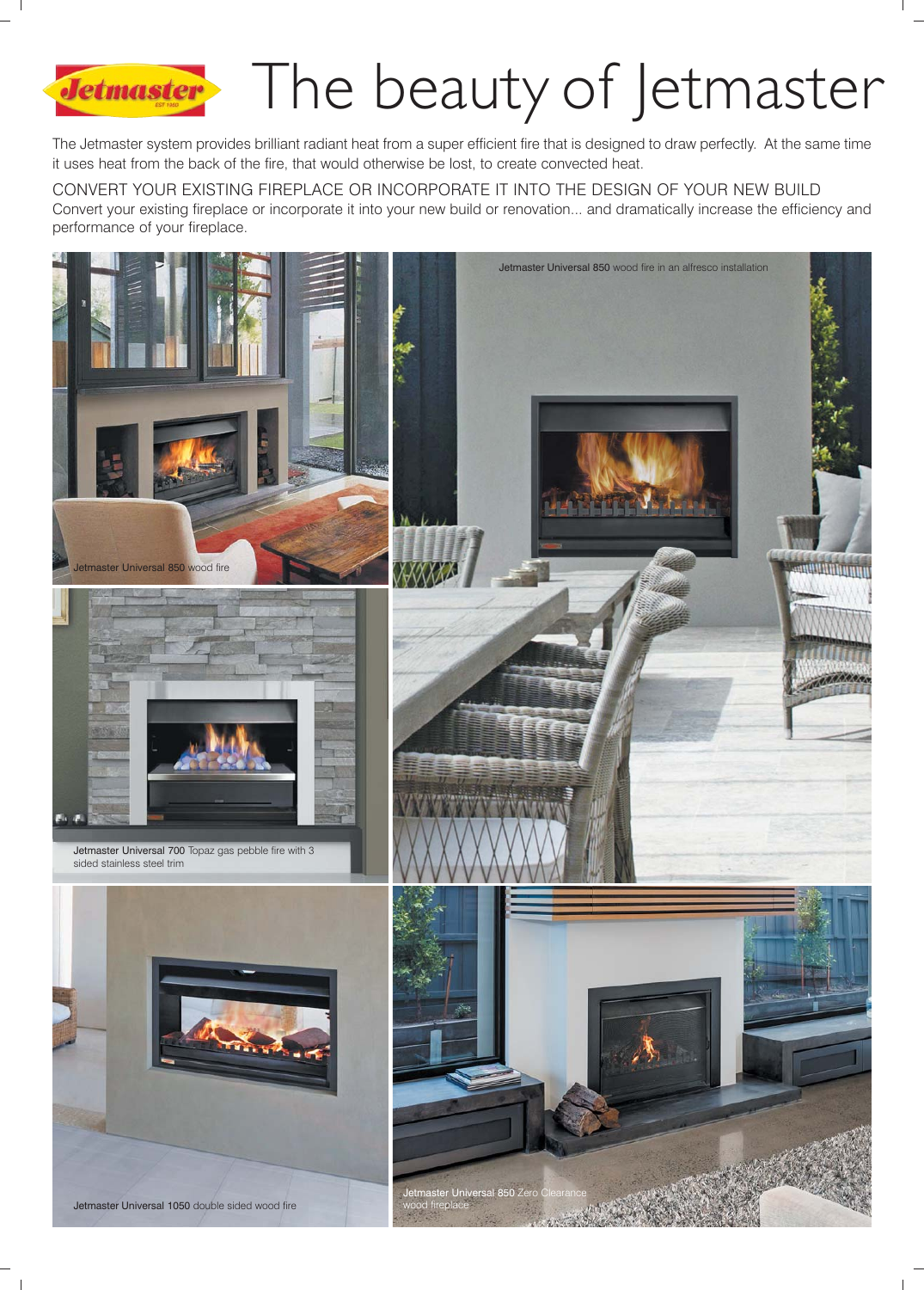## wood and gas fires!





#### JETMASTER UNIVERSAL\*

|                | Α    | ΑI    | Β   | С    | D      | E   |            |
|----------------|------|-------|-----|------|--------|-----|------------|
| 400            | 390  | 440   | 340 | 570  | 200    | 200 | Wood & Gas |
| 440            | 470  | 510   | 330 | 610  | 200    | 200 | Wood & Gas |
| 500            | 570  | 600   | 350 | 650  | 200    | 200 | Wood & Gas |
| 600            | 670  | 700   | 350 | 650  | 200    | 200 | Wood & Gas |
| 600 LOW        | 670  | 700   | 350 | 600  | 200    | 200 | Wood & Gas |
| 700SH          | 770  | 800   | 350 | 650  | 200    | 200 | Wood & Gas |
| 700SH LOW      | 770  | 800   | 350 | 600  | 200    | 200 | Wood & Gas |
| 700D           | 770  | 800   | 400 | 700  | 225    | 200 | Wood & Gas |
| 850            | 920  | 950   | 450 | 750  | 250    | 220 | Wood & Gas |
| <b>850 LOW</b> | 920  | 950   | 450 | 700  | 250    | 220 | Wood & Gas |
| 1050           | 20   | l 150 | 500 | 800  | 300    | 240 | Wood Only  |
| 1200           | 1250 | 1300  | 605 | 1020 | $250+$ | 400 | Wood Only  |
| 1500           | 1550 | 1600  | 605 | 1020 | $300+$ | 400 | Wood Only  |
|                |      |       |     |      |        |     |            |

\*Requires installation into brickwork. For Zero Clearance dimensions, refer to Zero Clearance specifications.

#### JETMASTER FREESTANDING

|            |      | R   | С    | D    |            |
|------------|------|-----|------|------|------------|
| 500        | 840  | 390 | 790  | 200  | Wood & Gas |
| 600        | 1000 | 390 | 810  | 200  | Wood & Gas |
| 700SH 1050 |      | 390 | 810  | 200  | Wood & Gas |
| 700D       | 1100 | 440 | 940  | 225  | Wood & Gas |
| 850        | 1200 | 490 | 983  | 250  | Wood & Gas |
| 1050       | 1400 | 550 | 1040 | -300 | Wood Only  |



#### JETMASTER DOUBLE-SIDED

|  |  | R C D F F |  |                                          |  |
|--|--|-----------|--|------------------------------------------|--|
|  |  |           |  | 700 850 800 610 700 220 345 Wood & Gas   |  |
|  |  |           |  | 1050 1205 1150 610 770 233 415 Wood Only |  |





Gas fires with more flame, more heat and more glow at the flick of a switch.

Jetmaster is constantly working on design and development to bring you the most realistic, efficient fires with a range of diverse styles to choose from. You can convert your existing fireplace, or simply install into a timber frame using the zero clearance option (you can download information from our website).

We currently offer an extensive range of open gas fire configurations - your choice of logs, coals, pebbles, topaz, double sided or freestanding units. The Jetmaster open fire is precision designed to draw beautifully.



Jetmaster 850 Super Coal gas fireplace with Cranbourne limestone mantel



Jetmaster Federation 300 gas fireplace with Decorative Victorian fascia and Urn Mantel